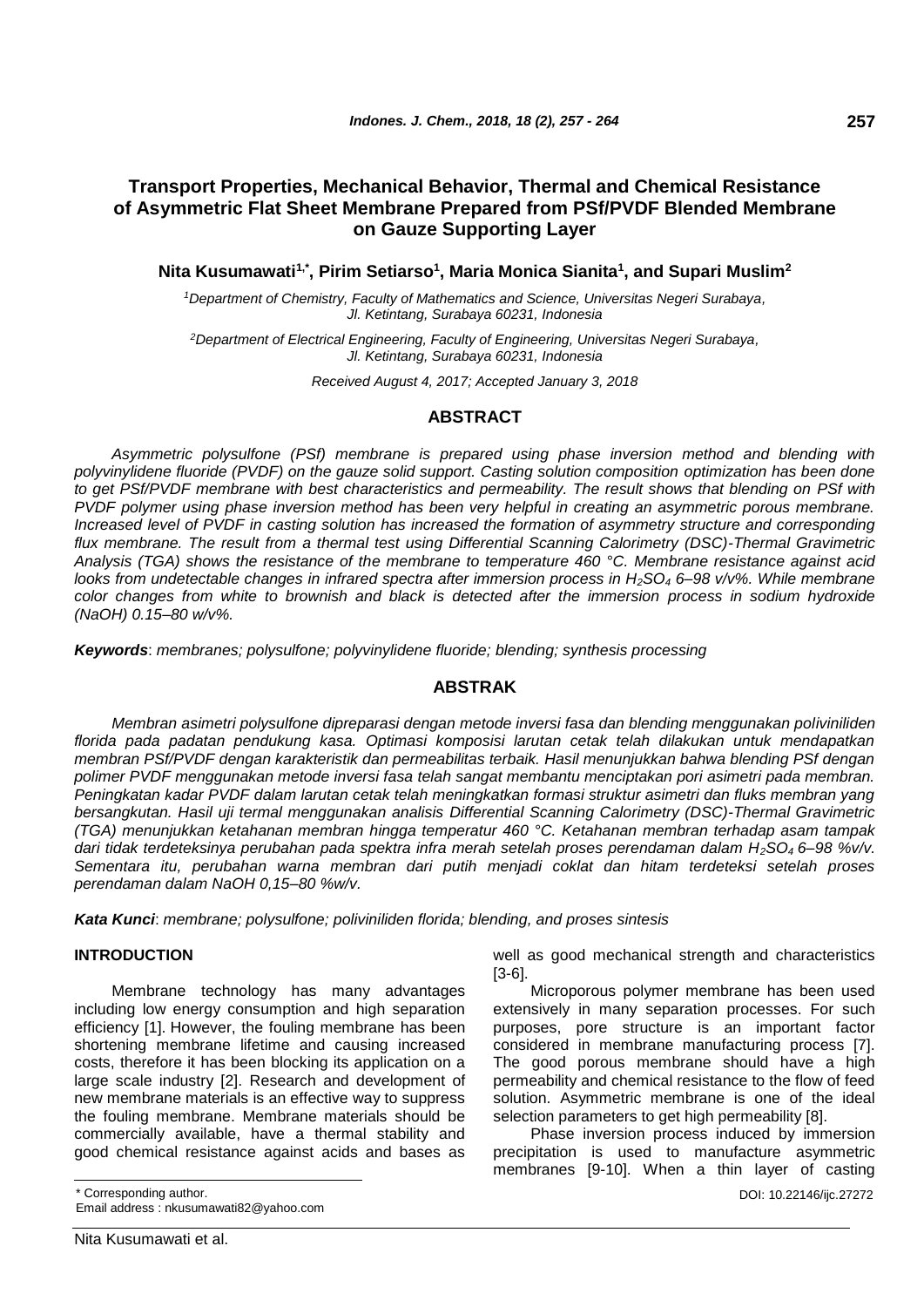solution immersed in coagulation medium, the solvent in the casting solution was replaced by the nonsolvent. This process has resulted in asymmetry membrane with dense top layer and porous sublayer which is composed of macrovoids, pore, and micropore [11]. Pore size and porosity of the membrane is influenced by the relative diffusion rate of solvent and nonsolvent. The formation of sublayer controlled by changing on casting solution and nonsolvent compositions as well as operational conditions such as stirring time and casting thickness [12].

In membrane manufacture, PSf is known for its characteristics include a good solubility in a number of aprotic polar solvent (dimethylformamide (DMF), dimethylacetamide (DMAc), dimethyl sulfoxide (DMSO), halogen derivatives, nitrobenzene, high thermal resistance (150–170 °C), high chemical resistance almost on the entire range of pH and oxidative medium (hypochloride 5–7%, hydrogen peroxide 3–5%) as good as mechanical strength [13]. However, the use of PSf is limited because of the symmetry structure as well as a limited range of pore size and porosity. The symmetry membrane has higher mass transfer resistance than the asymmetry membrane. These conditions magnify fouling potential on the membrane surface and internal pore. The membrane lifetimes decrease will go hand in line with the increasing of fouling membrane. Some of the methods that can be done to eliminate the weakness of PSf is blending PSf polymer with another polymer material that capable of forming a dense membrane with asymmetry structure, such as PVDF [14].

Compared with many other organic polymer materials, PVDF is a material that is widely used in the manufacturing process of the microfiltration (MF), ultrafiltration (UF), and pervaporation (PV) membrane because of its excellent thermal stability and chemical resistance against acids, bases, and organic solvents [15]. In addition, PVDF membrane obtained from phase inversion process has a good mechanical strength and asymmetry structure that required for separation. Therefore, PSf membrane preparation with blending method using PVDF material will generate membrane which not only has a good thermal and chemical resistance, mechanical strength but also has higher fouling resistance.

# **EXPERIMENTAL SECTION**

# **Materials**

Polysulfone (PSf;  $d = 1.24$  g L<sup>-1</sup> at 25 °C; Mw 35,000; Sigma Aldrich) and polyvinylidene fluoride (PVDF; Mw 354,000; Aldrich) used as membrane material. 1-methyl-2-pyrrolidone (NMP; biotech grade; ≥ 99.7%; Sigma Aldrich) used as polymer solvent.

Ammonium chloride (NH<sub>4</sub>Cl;  $\geq$  99.5%; Riedel de Haen) used as membrane pore-forming additive, while gauze fabric (Kasa Husada Indonesia, 254 mesh) used as membrane supporting layer. Distilled water is used as a nonsolvent for the polymer precipitation. Meanwhile, sulfuric acid  $(H<sub>2</sub>SO<sub>4</sub>; > 98%$ : Ajax Finichem Pty Ltd.) and sodium hydroxide (NaOH; pellet; ≥ 98%; Sigma Aldrich) are used in order to test the membrane chemical resistance.

### **Instrumentation**

Surface and cross-section morphology of the PSf/PVDF membranes were observed using ZEISS EVO MA 10 Scanning Electron Microscope (SEM). The mechanical strength of the membrane was analyzed using RCT-10KN-AF Toyo Seiki Strograph. The permeation performance of the PSf/PVDF membrane was carried out by dead-end membrane reactor (selfmade) with distillate water as feed solution. The thermal decomposition of the membrane was analyzed by Perkin Elmer STA-6000 Differential Scanning Calorimetry (DSC)-Thermal Gravimetric Analysis (TGA). Thermogravimetric analysis under an N<sup>2</sup> atmosphere from 0 to 890 °C with a heating rate of 10 °C min-1 . The chemical decomposition of the membrane before and after chemical resistance test was analyzed by Nicolet IS10 Thermo Scientific Fourier Transform Infra-Red (FTIR).

# **Procedure**

# *Casting solution preparation*

For the preparation of the membrane, as much as 2 g of PSf and 2 g of NH4Cl are dissolved in 84 g solvent NMP. Furthermore, to ensure the formation of homogeneous casting solution done stirring using NESCO LAB MS-H280-Pro magnetic stirrer for 105 min at a temperature of 60 °C. After that, while continuing to stir using stirrer, into membrane casting solution added 12 g of PVDF. The stirring process of casting solution continued for 30 min. To get optimum casting solution composition the preparation of casting solution done by following casting solution composition that looks at Table 1.

|  |  | <b>Table 1. Composition of PSf/PVDF solutions</b> |  |
|--|--|---------------------------------------------------|--|
|--|--|---------------------------------------------------|--|

| Membrane       | <b>PSf</b> | <b>PVDF</b>      | NMP    | NH <sub>4</sub> CI |  |  |
|----------------|------------|------------------|--------|--------------------|--|--|
| M1             | 14 wt%     | $0 \text{ wt\%}$ | 84 wt% | $2 wt\%$           |  |  |
| M2             | $0 w t$ %  | 14 $wt\%$        | 84 wt% | 2 wt%              |  |  |
| M <sub>3</sub> | 8 wt%      | $6 w t$ %        | 84 wt% | 2 wt%              |  |  |
| M4             | 7 wt%      | 7 wt%            | 84 wt% | 2 wt%              |  |  |
| M <sub>5</sub> | $6 w t$ %  | $8 wt\%$         | 84 wt% | 2 wt%              |  |  |
| M <sub>6</sub> | $3 w t$ %  | 11 $wt\%$        | 84 wt% | 2 wt%              |  |  |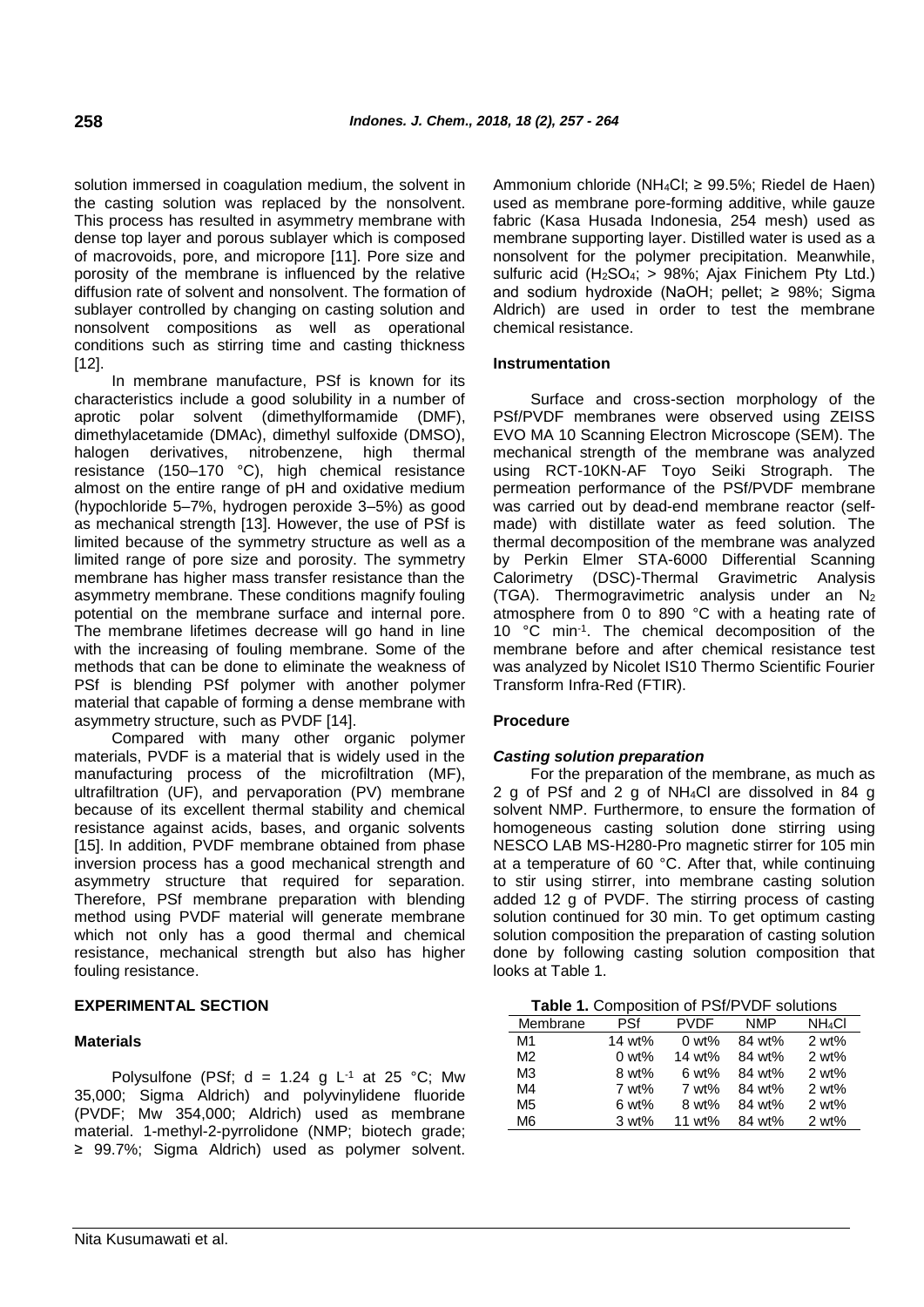### *Membrane preparation*

The PSf/PVDF membrane which is prepared using phase inversion method are generally used for the preparation of various types of asymmetry membrane. The solution is cast on a glass sheet which coated with gauze fabric supporting layer using casting knife method at temperature 80 °C and thickness 800 μm. Subsequently, membrane transferred in the coagulation medium for immersion precipitation process on temperature 60 °C. The nonsolvent used is distilled water. Throughout the rest of the solvent and pore forming agent is removed by immersing in distilled water for 24 h. After casting, the membrane is removed from the glass sheet.

### *Membrane characterization*

The membrane cross section prepared by breaking at the temperature of liquid nitrogen. The entire membrane is coated with a thin layer of gold before it is tested using Zeiss EVO MA10 Scanning electron microscope (SEM). The result from SEM shows surface, cross section, and pore sizes of PSf/PVDF membrane.

In order to know the permeation performance of PSf/PVDF membrane, the permeability is tested using dead-end filtration system with pure water as feed solution. The PSf/PVDF membrane permeability is calculated using Eq. 1:

$$
J = \frac{V}{AT}
$$
 (1)

where V is the volume of permeate in a liter, A is the

membrane surface area  $(m^2)$ , and T is the permeation time (h). Minimum three membrane samples were tested and the permeability tabulation result showed the average value.

Meanwhile, the PSf/PVDF membrane mechanical characterization is conducted by measuring the mechanical strength of membrane using RCT-10KN-AF Toyo Seiki Strograph. The mechanical strength of PSf/PVDF membrane evaluated using Young's modulus that is calculated based on the ratio between load and stroke as seems on Eq. 2:

$$
E = \frac{\text{stress}}{\text{strain}} \tag{2}
$$

where stress is the magnitude of forces that acting in the unit area of the material in  $(Nm^{-2})$ , and strain is the ratio of value added material to the initial length. Minimum three membrane samples were tested and the mechanical strength tabulation result showed the average value.

### *Membrane chemical resistance test*

The chemical resistance test of the PSf/PVDF membrane is carried out by immersing the membrane cutting in sulfuric acid (H2SO4) solution 98% (v/v) and sodium hydroxide (NaOH) 80% (w/v) for 24 h. Further, to know the changes that occur after immersing treatment of membrane in acid and base solution has been carried out an analysis of the PSf/PVDF membrane functional groups using Nicolet IS10 Thermo Scientific Fourier Transform Infra-Red (FTIR).



**Fig 1.** SEM images of PSf/PVDF membranes surface with four casting solution compositions. (a) M3; (b) M4; (c) M5; (d) M6; (e) M1; and (f) M2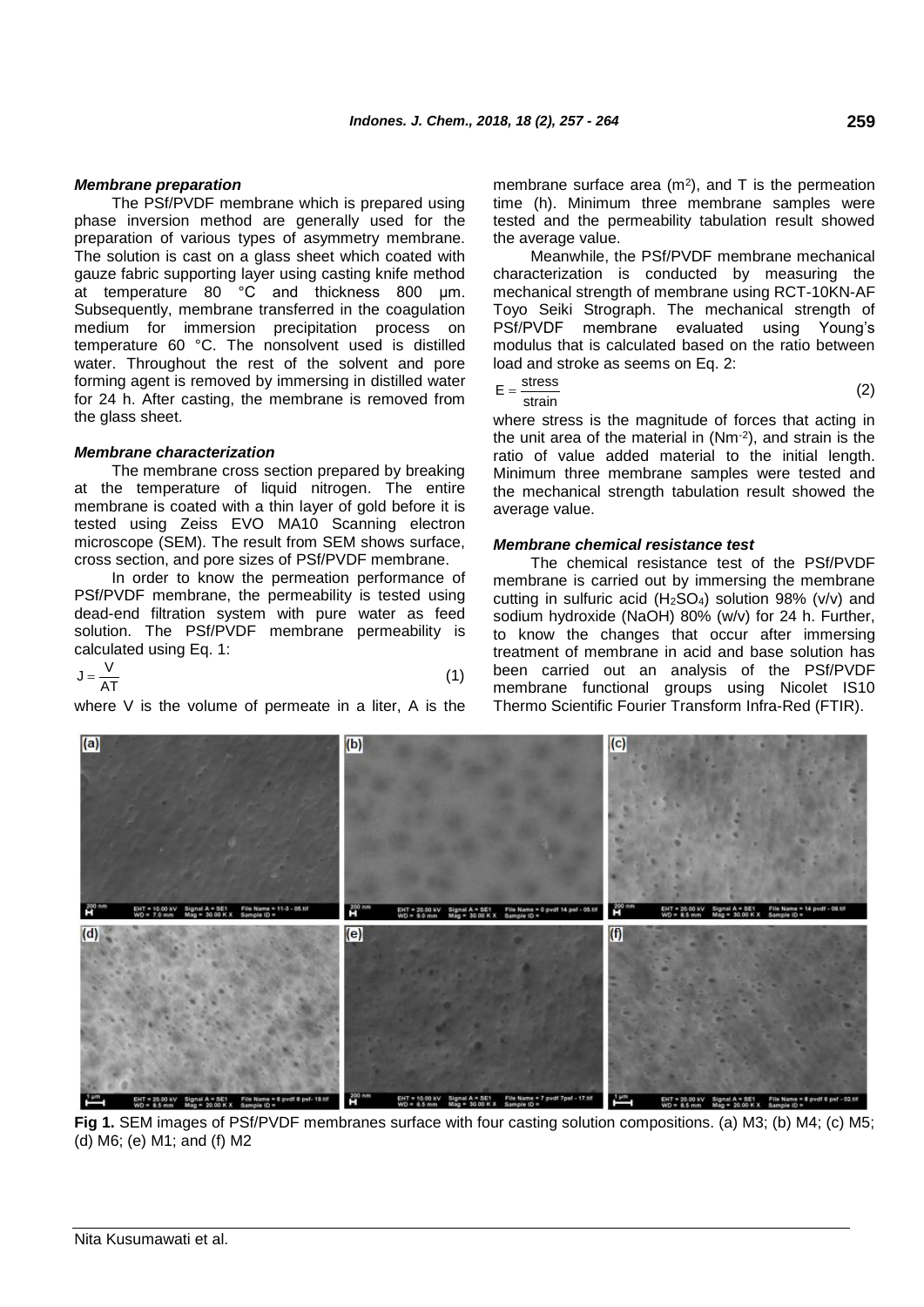

**Fig 2.** SEM images of PSf/PVDF membranes cross section with four casting solution compositions. (a) M3; (b) M4; (c) M5; (d) M6; (e) M1; and (f) M2

### *Membrane thermal stability test*

The thermal stability test of the PSf/PVDF membrane is carried out through evaluation of mass changes using Perkin Elmer STA-6000 Differential Scanning Calorimetry (DSC)-Thermal Gravimetric Analysis (TGA).

# **RESULT AND DISCUSSION**

#### **Membrane Characterization**

### *Membrane cross-section analysis*

The result of PSf/PVDF membrane surface and cross-section morphology analysis with various casting solution compositions seems at Fig. 1–2. Fig. 1 shows SEM micrographs of PSf/PVDF, PSf, and PVDF membrane surface morphology and Fig. 2 shows SEM micrographs of PSf/PVDF, PSf, and PVDF membrane cross-section morphology. From Fig. 2 seems obvious asymmetry structure in membrane M3, M4, M5, and M6. The cross-section morphology data in Fig. 2 shows that compared with membrane M4, M5, and M6, membrane M3 has highest porous layer thickness with biggest pore size. This shows that the addition of an increased level of PVDF on PSf polymer solution has led to decrease the thickness and the pore size of the porous layer on the membrane. This is because the PVDF polymer tends to fill the membrane framework which is dominated by the PSf.

Fig. 2 shows that the PSf/PVDF membrane is manufactured from phase inversion process forming the characteristic structure of macrovoid. The solventnon solvent system produced by a combination of NMP-water has a high mutual affinity which means that fast liquid-liquid demixing process will occur during the phase transition. According to SEM image of PSf and PVDF membranes in Fig. 2e and 2f, it is obviously seems that the addition of PVDF polymer in PSf polymer solution has formed membrane with lower thickness and pore size of porous layer, and instead, the addition of PSf polymer in PVDF polymer solution has led to increasing the thickness and pore size of porous layer on PSf/PVDF membrane.

The molecular structure of the more long chain on PSf compared with PVDF has caused the forming of more porous surface and internal pore sizes with a higher thickness of the porous layer on PSf membrane. In line with this, the much higher molecular weight of PVDF used has created smaller pore sizes with a lower thickness of the porous layer on PSf/PVDF membrane with higher PVDF content.

#### *Membrane mechanical strength analysis*

The lower thickness of a porous layer on crosssection structure of PSf/PVDF membrane produced from casting solution with higher PVDF content has impacted on the lower mechanical strength of the concerned membrane. In Table 2 looks mechanical

**260**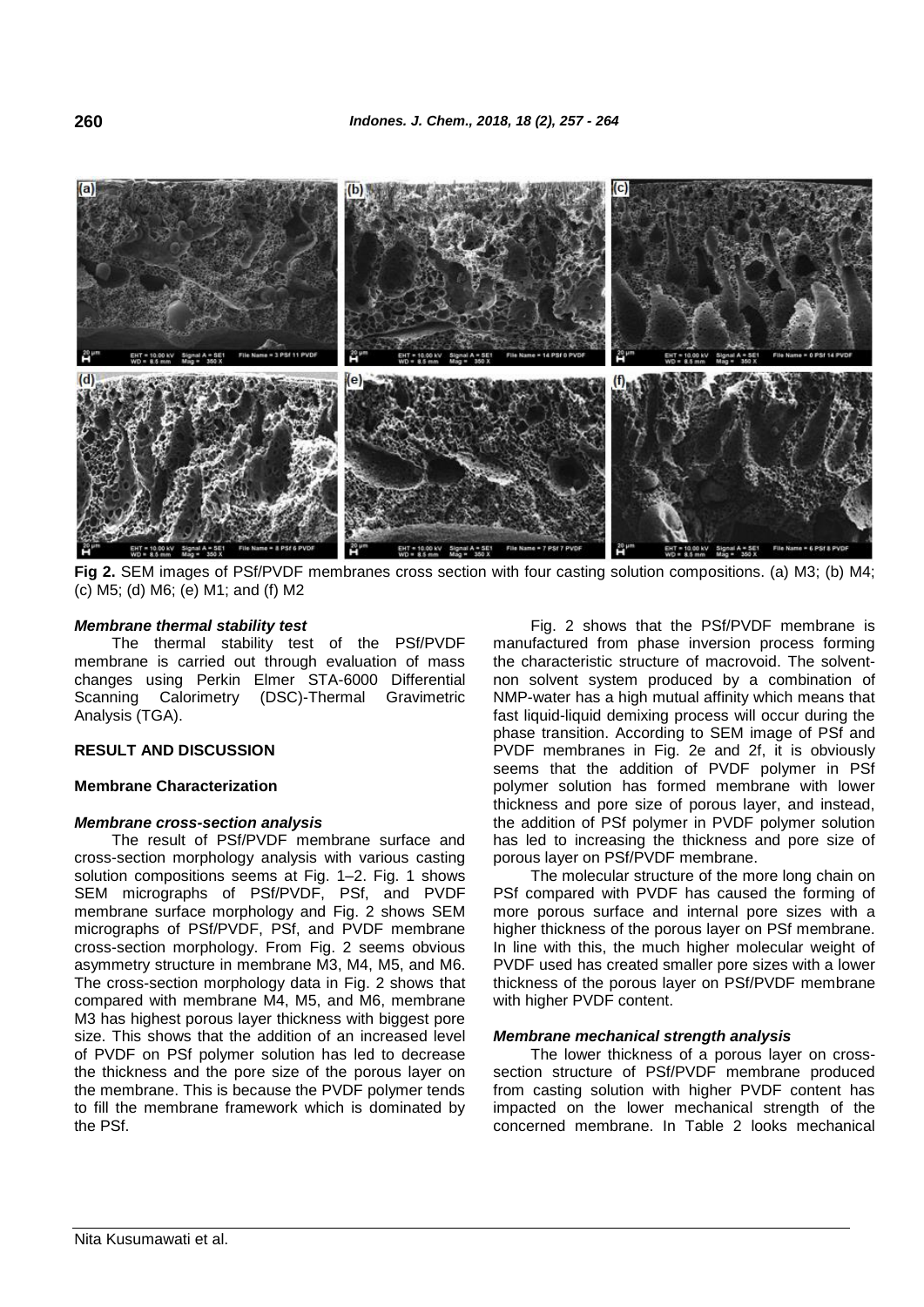| <b>Table 2.</b> Meditation strength of FSI/FVDF membratie |                  |             |                               |       |                                                            |  |
|-----------------------------------------------------------|------------------|-------------|-------------------------------|-------|------------------------------------------------------------|--|
| Membrane                                                  | PSf              | <b>PVDF</b> |                               |       | NMP NH <sub>4</sub> Cl Young's Modulus (Nm <sup>-2</sup> ) |  |
| M1                                                        | 14 wt%           |             | 0 wt% $84$ wt% $2$ wt%        |       | 1523.8                                                     |  |
| M2                                                        | $0 \text{ wt\%}$ |             | 14 wt% 84 wt%                 | 2 wt% | 647.2                                                      |  |
| ΜЗ                                                        | 8 wt%            |             | 6 wt% $84 \text{ wt\%}$ 2 wt% |       | 991.4                                                      |  |
| M4                                                        | 7 wt%            |             | 7 wt% 84 wt%                  | 2 wt% | 962.1                                                      |  |
| M5                                                        | 6 wt%            |             | 8 wt% 84 wt% 2 wt%            |       | 938.3                                                      |  |
| M6                                                        | 3 wt%            |             | 11 wt% 84 wt% 2 wt%           |       | 662.3                                                      |  |

**Table 2.** Mechanical strength of PSf/PVDF membrane

strength data of PSf/PVDF, PSf, and also PVDF membrane used as a control. The lower thickness of porous layer in PSf/PVDF membrane as a result of higher PVDF polymer addition has decreased the ability of membrane to maintain its pore sizes when applied high operating pressure (for example, from 991.4 Nm-2 for membrane M3 to 962.1 Nm-2 for membrane M4; 938.3 Nm<sup>-2</sup> for membrane M5 to 662.3 Nm<sup>-2</sup> for membrane M6). The use of gauze as a solid supporting layer of the PSf/PVDF membrane has created membrane layer with higher mechanical strength than PSf/PVDF membrane that prepared without supporting layer [16].

# **Membrane Performance**

# *Filtration of pure water*

PSf/PVDF membrane permeability test carried out by pure water dead-end filtration. The permeability test resulted seems in Fig. 3.

Fig. 3 shows pure water permeability of PSf, PSf/PVDF, and PVDF membrane which precipitated using water nonsolvent. The added of PVDF to PSf polymer solution has increased the pure water permeability of PSf membrane. It is certainly not in line with the prediction that permeability will increase as a result of the increased in membrane pore size. In this state, the hydrophilic properties which increase with increasing of polar atomic –CH and –CF existence that have filled the membrane frame dominated by PSf has increased the pure water permeability of the membrane. Further, the domination of PVDF polymer in the casting solution has significantly increased the hydrophilic properties and prevent the occurrence of an increased porous layer in the membrane. This condition has resulted in an increase in the permeability of the membrane to pure water. Thus it can be said that the pure water flux of the PSf/PVDF membrane is determined by the thickness of the porous layer and hydrophilic properties of the membrane.

It is in line which the judging result from the Fig. 2a and 2b in which the thickness of the porous layer on the membrane M3 and M4 look similar with more porous surface morphology than membrane M5 and M6. From Fig. 2c and 2d, it can be seen that membrane M5 and M6 have a denser structure as a result of the increasing quantity of PVDF particles which decomposes within the



**Fig 3.** Pure water flux of PSf/PVDF blend membranes with different casting solution compositions

PSf polymer framework. This phenomenon can be seen explicitly through a comparison with Fig. 2e and 2f which shows the cross-section morphology of the PSf and PVDF membranes. Compared with the Fig. 2a, 2b, 2c, and 2d, Fig. 2e shows that membrane M1 has a porous layer with a higher thickness and lower dense pore as well as limited porosity compared to membrane M2 that seems in the Fig. 2f. The combination of higher hydrophilic properties and lower thickness of membrane porous layer then resulted in a difference in the pure water flux of the PSf/PVDF membrane.

# **Thermal Stability and Chemical Resistance of the Membrane**

# *Membrane thermal stability*

Thermogravimetric analysis results show that PSf and PVDF were decomposed in some steps as shown in Fig. 4. The decomposition is indicated by the weight lost during the temperature increases. The first and second mass reduction which are detected at around 100–200 °C corresponds to the releasing of water as vapor [17] and 220–260 °C for the releasing of NMP that adsorbed on the surface of PSf/PVDF membrane. The third mass reduction occurs at about 340–360 °C. It is predicted that the third mass reduction is caused by the decomposition of PVDF. The result is consistent with those reported in [18] that PVDF was decomposed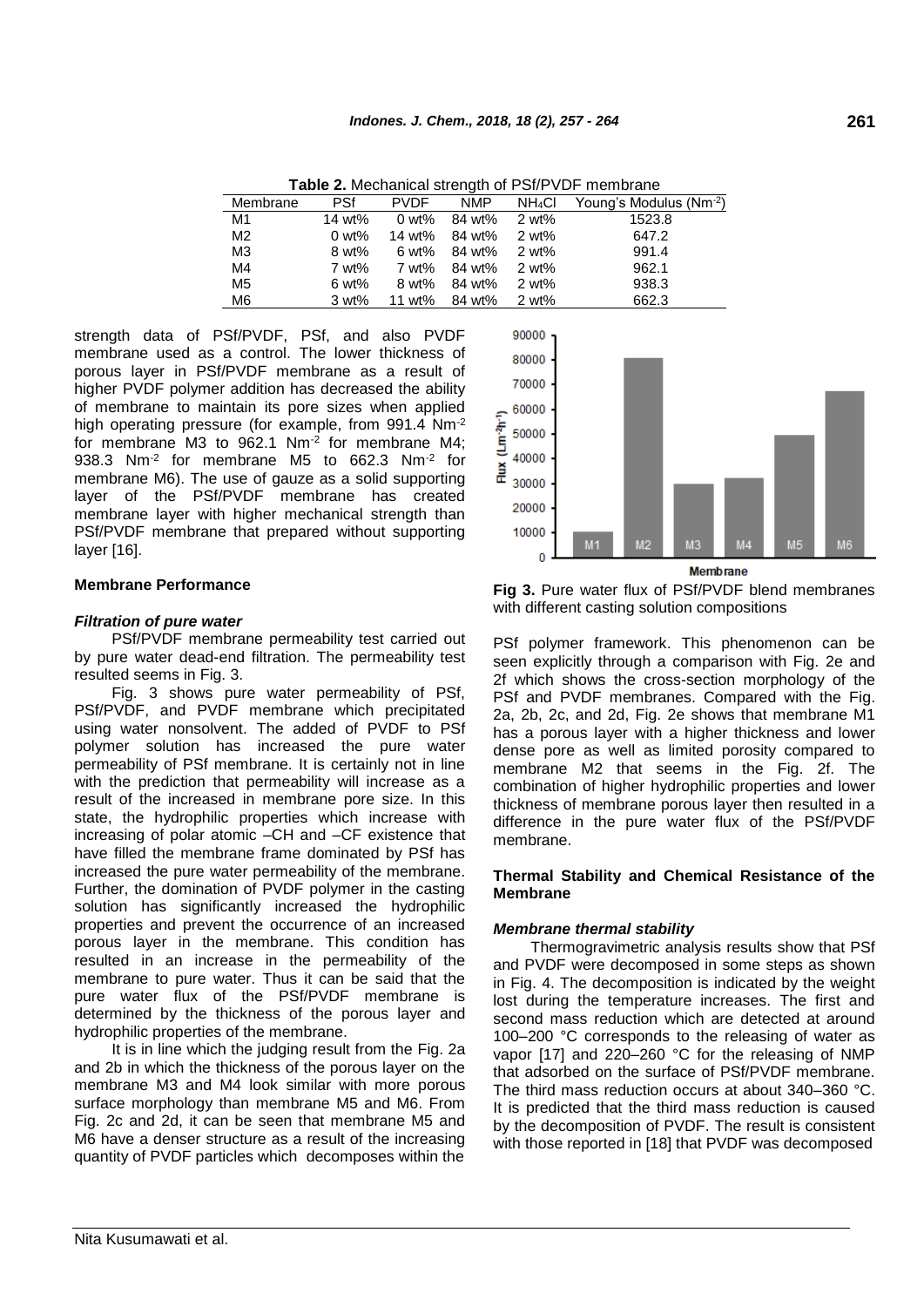

**Fig 5.** Infrared spectra of M5. (a) before; and (b) after immersion in H2SO<sup>4</sup>

at about 375 °C. While the fourth mass reduction at about 460 °C that was caused by the decomposition of PSf. These data indicate that its lower thermal stability of PSf/PVDF than PSf membrane.

### *Membrane chemical resistance*

The functional group test result using FTIR (see Fig. 5) has shown the better resistance of PVDF in sulfuric acid compared with PSf. This seems from the disappearance of the characteristic peak on the infrared spectra of PSf/PVDF membrane that has been immersed in sulfuric acid 98% (v/v) for 24 h. The characteristic peak intended are in the wavenumber of 1643 cm-1 (C=C alkene); 1643; 1584; 1504; and 1487 cm-1 (C=C aromatic); also 1149 cm-1 (C-O ether). This is evident from the infrared spectra of PSf/PVDF before and after immersion process in sulfuric acid solution in Fig. 5.

**Fig 6.** Infrared spectra of M5. (a) before; and (b) after immersion in NaOH

The chemical resistance result of PSf/PVDF membrane against alkaline environment shows that PSf/PVDF membrane has not resistance to alkaline environment despite very dilute concentration. This looks from the detection of physical changes on the PSf/PVDF membrane which gradually become black after immersion process in sodium hydroxide. The black color formed more concentrated with the increasing concentration of sodium hydroxide are used.

Fig. 6 shows the occurrence of significant changes in the peak intensity of the functional group  $-HF$  at the wavenumber 1105  $cm^{-1}$  and the disappearance of the peak at the wavenumber 1014 and 1080 cm-1 . This condition indicates that the treatment of the alkaline environment has made dehydrofluorination on the membrane, i.e. losing functional group –HF. Thus it can be said that the color changes of PSf/PVDF membrane gradually from white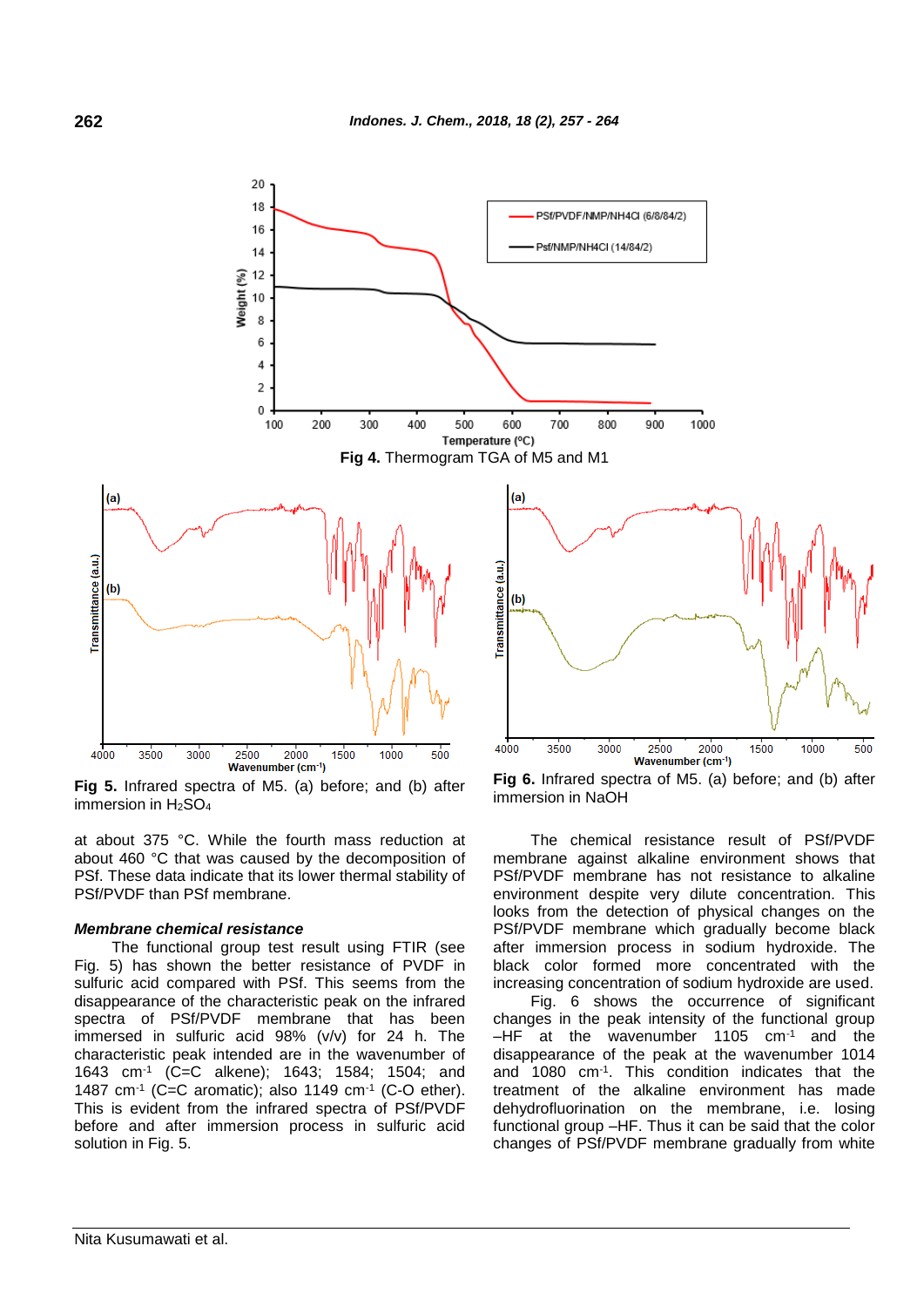to black after alkaline treatment is because of the dehydrofluorination of PVDF compound in the composite structure. These conditions indicate that although it is known to have good chemical resistance, the results of this study show that PSf/PVDF membrane has good thermal resistance in the base environment (NaOH) to concentrations below 80%(w/v). This fact corresponds to that reported by a number of researchers assert that there has been a color change from white to brown and finally black after immersing process in an alkaline solution for a few hours [18-21]. The formation of PVDF film colors become darker after treatment in aqueous hot alkaline shows have been onset the formation of C=C bonds caused by dehydrofluorination on the PVDF polymer chain.

Infrared spectra data in Fig. 6 shows that the lower chemical resistance of PSf/PVDF on the alkaline environment is more affected by the weakness of PVDF in alkaline solution. This seems from the PSf characteristic peak that more detected compared with PVDF in the infrared spectra of PSf/PVDF membrane. The dominance of the PVDF influence in determining the chemical resistance of PSf/PVDF membrane influenced directly by the domination of the PVDF polymer in the casting solution, i.e. 6:8 wt%.

# **CONCLUSION**

The effect of casting solution composition against membrane characteristics: the PVDF polymer addition has resulted in an increase in the permeability as a result of hydrophilic nature increases in line with the decrease in the thickness of the porous layer. This PSf/PVDF membrane has smaller pore size with lower mechanical strength compared to PSf membrane which prepared with the same conditions. The TGA test analysis results show the lower thermal stability of the PSf/PVDF membrane than PSf membrane. The FTIR test analysis results show the higher and lower chemical resistance of PSf/PVDF membrane than PSf membrane, each in the acid and alkaline environment.

# **ACKNOWLEDGEMENT**

The authors acknowledged the financial support by Indonesian Ministry of Higher Education, Research and Technology under The college's flagship research scheme No. 0004.4/UN38.11-P/LT/2016 and technical support from the Laboratory of Energy Studies - LPPM ITS and Laboratory of Material and Energy - Chemistry Department ITS.

# **REFERENCES**

- [1] Baker, R.W., 2004, Membrane Technology and Applications, 2<sup>nd</sup> ed., John Wiley & Sons, Ltd., Chichester, England, 1.
- [2] Kusumawati, N., Koestiari, T., and Monica, M., 2015, The influence of casting solution and stirring conditions against mechanical strength and performance of polyvinylidene fluoride (PVDF) polysulfone (PSf) composite membrane on textile industrial wastewater treatment, *Res. J. Pharm. Biol. Chem. Sci.*, 6, 271–280.
- [3] Hilal, N., Ogunbiyi, O.O., Miles, N.J., and Nigmatullin, R., 2005, Methods employed for control of fouling in MF and UF membranes: A comprehensive review, *Sep. Sci. Technol.*, 40 (10), 1957–2005.
- [4] Matsuura, T., 1994, *Synthetic Membranes and Membrane Separation Processes*, CRC Press Inc., Florida, USA, 11–12.
- [5] Le-Clech, P., Chen, V., and Fane, T.A.G., 2006, Fouling in membrane bioreactors used in wastewater treatment, *J. Membr. Sci.*, 284 (1-2), 17–53.
- [6] Hong, S.P., Bae, T.H., Tak, T.M., Hong, S., and Randall A., 2002, Fouling control in activated sludge submerged hollow fiber membrane bioreactors, *Desalination*, 143 (3), 219–228.
- [7] Jamil, A., Ching, O.P., and Shariff, A.M., 2016, Minimizing morphological defects of PEI hollow fibre membrane by optimizing the dope viscosity, *ARPN J. Eng. Appl. Sci.,* 11 (3), 1687–1690.
- [8] Yan, L., Li, Y.S., Xiang, C.B., and Xianda, S., 2006, Effect of nano sized  $Al_2O_3$ -particle addition on PVDF ultrafiltration membrane performance, *J. Membr. Sci.*, 276 (1-2), 162–167.
- [9] Oh, S.J., Kim, N., and Lee, Y.T., 2009, Preparation and characterization of PVDF/TiO<sub>2</sub> organicinorganic composite membranes for fouling resistance improvement, *J. Membr. Sci.,* 345 (1-2), 13–20.
- [10] Maharani, K.D.A., and Kusumawati, N., 2016, The effect of casting solution and non solvent composition on the performance of polysulfone membranes against chromium (VI), *Res. J. Pharm. Biol. Chem. Sci.*, 7, 496.
- [11] Alamery, H.R.D., Hatim, M.D.I., and Ahmad, M.S., 2016, A study of the effects of adding PEG on the properties and morphology of asymmetric membranes comprising PVDF-HFP co-polymer fabricated by phase inversion method, *ARPN J. Eng. Appl. Sci.*, 11 (11), 7130–7140.